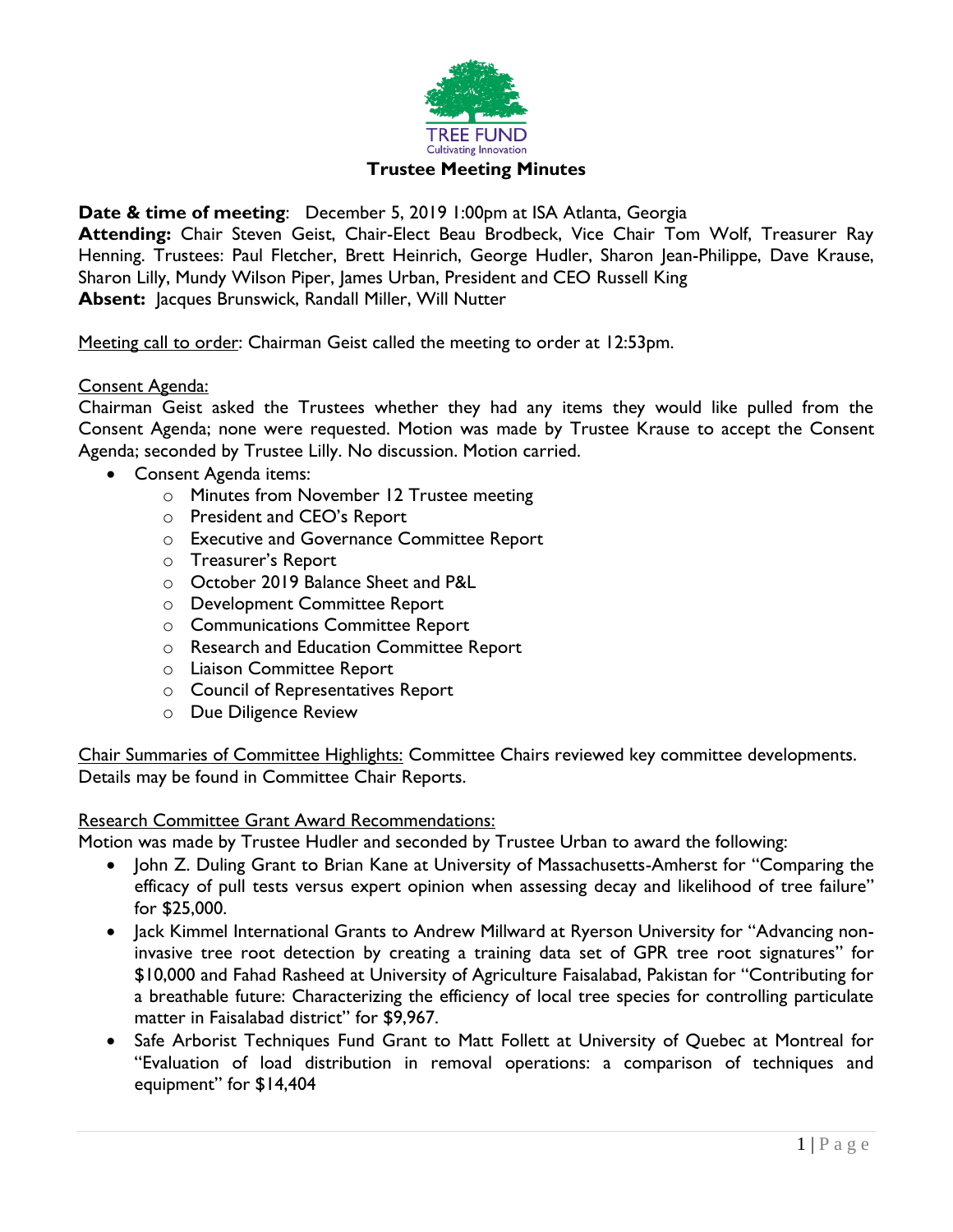

• Bob Skiera Memorial Building Bridges Grant to Jason Gordon at University of Georgia Research Foundation, Inc. for "Engaging underserved populations in community tree management activities" for \$27,076

No discussion. Motion carried unanimously.

## Election of Officers, Trustees, Confirm Committee Chair Appointments:

Motion was made by Treasurer Chair Geist and seconded by Trustee Lilly to accept the following:

- Trustee renewals (two-year terms) beginning January 1, 2020 and ending December 31, 2021:
	- $\circ$  Beau Brodbeck (2<sup>nd</sup>)
	- $\circ$  Brett Heinrich (2<sup>nd</sup>)
	- $\circ$  Ray Henning (3rd)
	- $\circ$  George Hudler (3<sup>rd</sup>)
	- $\circ$  Will Nutter (3rd)
	- $\circ$  Jim Urban  $(3^{rd})$

No discussion. Motion carried unanimously.

- Motion was made by Chair Geist and seconded by Trustee Wilson Piper to accept the slate of officers (one-year terms) beginning January 1, 2020 and ending December 31, 2020:
	- o Chair Beau Brodbeck
	- o Chair Elect Sharon Jean-Philippe
	- o Vice Chair Dave Krause
	- $\circ$  Treasurer Ray Henning

Discussion ensued. Motion carried unanimously.

- Motion was made by Chair Geist and seconded by Trustee Lilly to accept the following Committee Chairs (one year terms):
	- o Ray Henning, Audit and Finance Committee
	- o Dave Krause, Communications Committee
	- o Paul Fletcher, Development Committee
	- o Beau Brodbeck, Executive and Governance Committee
	- o George Hudler, Research and Education Committee
	- o Al West, ISA CoR, Ray Henning will fill in if needed
	- o Liaison Committee will elect their Committee Chair and Vice Chair on December 6, 2019

No discussion. Motion carried unanimously.

## Old Business: none

## New Business:

- Trustees Mundy Wilson Piper and Vice Chair Wolf were recognized for their service on the Board of Trustees and presented plaques.
- Strategic Plan update 2022 Ad hoc committee will convene in Spring 2020 to draft 2022 update to Strategic Plan